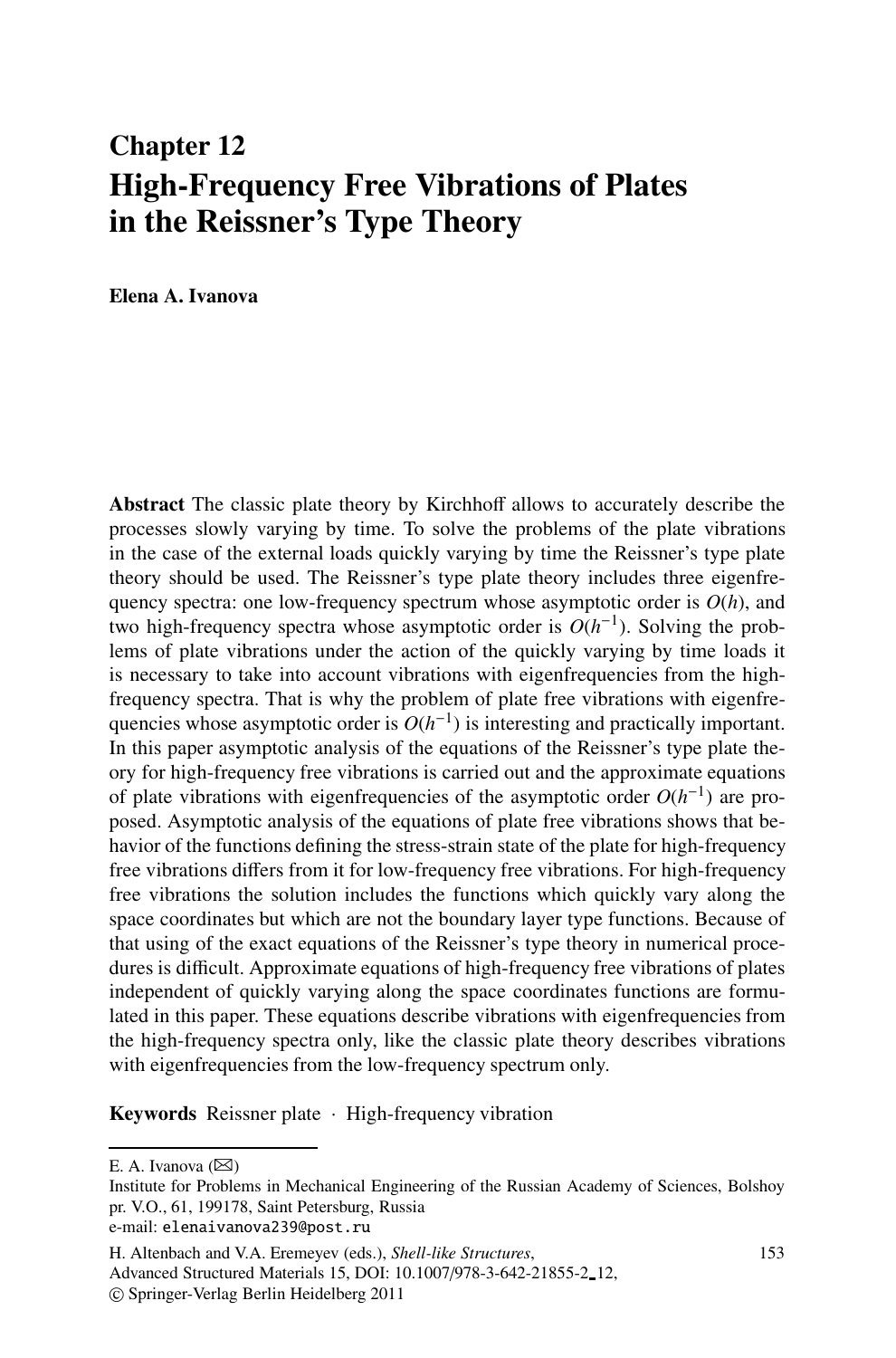#### **12.1 Introduction**

It is known that the transverse shear deformations [1–4] and the inertia of rotation [5,6] must be taken into account in some problems of forced vibrations of plates, in particular, for the plate vibrations under impact and other rapidly time-varying loads, for the thick plates and for the composite laminates. [7–10]. Therefore, the solution of the problem of eigenfrequencies and modes of plate vibrations for the Reissner theory [11, 12] is of great importance. The problem of law-frequency free vibrations of the Reissner plate is studied in detail. It is well known that the solution of the problem includes the slowly varying functions of the space coordinates and the rapidly varying functions of boundary-layer type [13]. In contrast to lawfrequency free vibrations, the problem of high-frequency free vibrations of plate has been studied insufficiently. As far as we know, the problem was studied only in the paper [14] where the equations of free plate vibrations are obtained on the basis of three-dimensional elasticity by a variational-asymptotic method for various frequency spectra.

In contrast to [14], we obtain the approximate equations of high-frequency free plate vibrations starting from the asymptotic analysis of the equations of the Reissner plate theory. We show that the functions that describe the stress-strain state of the plate for the law-frequency and high-frequency vibrations, have quite a different character of varying with respect to the space coordinates. For highfrequency free vibrations the solutions include rapidly varying functions as well as for low-frequency ones, but for the high-frequency case these functions are not the boundary-layer type functions. They deeply penetrate into the plate domain. In contrast to [14], our attempt revises the problem of high-frequency vibrations so as to make it more convenient for numerical implementation and to cover all possible types of boundary conditions. We also note that the given equations for high-frequency vibrations differ from the equations in [14].

### **12.2 Summary of the Basic Equations of Free Vibrations of Reissner's Plate**

Let us consider the problem of vibrations of a plate with taking account of the inertia of rotation, and of the transverse shear deformation. The deflection w, the vector  $\Psi$ of rotation angles, the vector N of shear forces, and the moment tensor M are related to the displacements and stresses in three-dimensional elasticity as follows [15,16]:

$$
hw = \int_{-h/2}^{h/2} u \cdot n dz, \qquad h^{3} \Psi = \int_{-h/2}^{h/2} u z dz
$$
  
\n
$$
N = \int_{-h/2}^{h/2} a \cdot \tau \cdot n dz, \qquad M = \int_{-h/2}^{h/2} a \cdot \tau \cdot a z dz, \qquad a = E - nn.
$$
\n(12.1)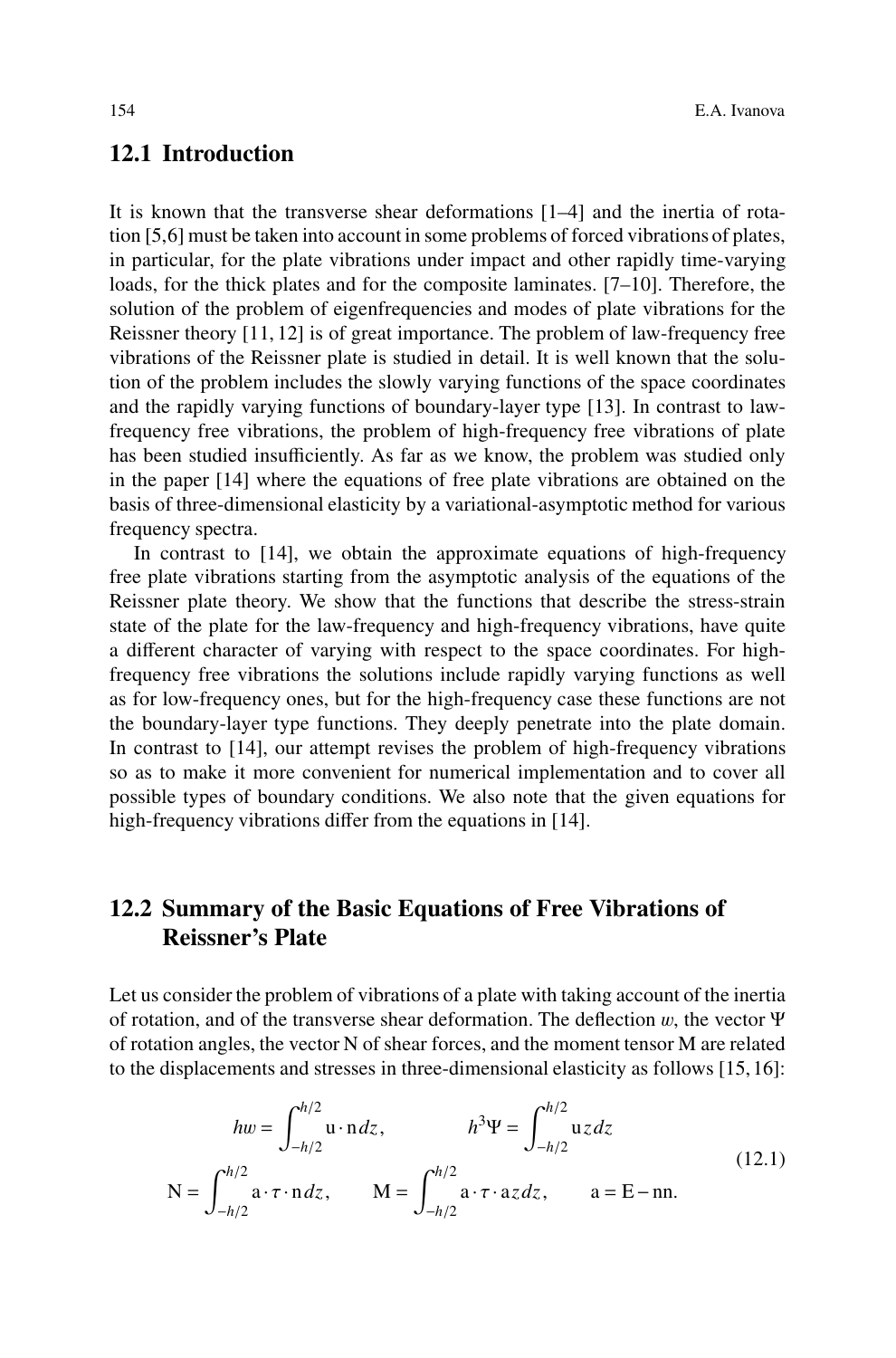Here u and  $\tau$  are are the displacement vector and the stress tensor in the threedimensional theory, *h* is the plate thickness, n is the vector of the unit normal to the plate plane, E is the unit tensor.

The theory of plate with taking account of the inertia of rotation, and of the transverse shear deformation includes the following equations.

The equations of the motion are

$$
\nabla \cdot \mathbf{N} + \rho h P = \rho h \ddot{w}, \qquad \nabla \cdot \mathbf{M} - \mathbf{N} = \frac{1}{12} \rho h^3 \ddot{\Psi}, \qquad (12.2)
$$

where  $P(x, y, t)$  is the external load,  $\rho$  is the mass density.

Constitutive equations take the form

$$
N = Gh\Gamma\gamma, \qquad M = D[(1 - \mu)\mathfrak{E} + \mu \text{tr}\mathfrak{E} \text{a}]. \tag{12.3}
$$

Here  $\gamma$  is the transverse shear deformation vector, æ is the bending–twisting tensor,  $D - Fh^3 / [12(1 - \mu^2)]$  is the bending stiffness F is the Young modulus  $\mu$  is Poisson's  $D = Eh^3/[12(1-\mu^2)]$  is the bending stiffness, *E* is the Young modulus,  $\mu$  is Poisson's<br>ratio *GhF* is the shear stiffness *F* is the coefficient of transverse shear  $G = F/[2(1+\mu^2)]$ ratio, *GhF* is the shear stiffness, *F* is the coefficient of transverse shear,  $G = E/[2(1 +$  $\mu$ ) is the shear modulus.

Geometric relations are

$$
\gamma = \nabla w + \Psi, \qquad \qquad \mathbf{a} = \frac{1}{2} \left( \nabla \Psi + \nabla \Psi^T \right). \tag{12.4}
$$

The kinematic boundary conditions acquire the form

$$
w|_{c} = w^*, \qquad \nu \cdot \Psi|_{c} = \Psi_{\nu}^*, \qquad \tau \cdot \Psi|_{c} = \Psi_{\tau}^*.
$$
 (12.5)

The force boundary conditions can be written as follows

$$
\nu \cdot \mathbf{N}|_c = N_{\nu}^*, \qquad \nu \cdot \mathbf{M} \cdot \nu|_c = M_{\nu}^*, \qquad \nu \cdot \mathbf{M} \cdot \tau|_c = M_{\tau}^*.
$$
 (12.6)

Here  $\nu$  and  $\tau$  the unit outward normal vector and the unit tangent vector to the plate contour, respectively; the vectors  $\nu$ ,  $\tau$ , and n, are assumed to form a right-handed system;  $\Psi^*_{\tau}$  and  $\Psi^*_{\tau}$  are angles of rotation about the tangent vector and the nor-<br>mal vector to the plate contour respectively:  $N^*$  is the lateral force  $M^*$  is bending mal vector to the plate contour, respectively;  $N_v^*$  is the lateral force,  $M_v^*$  is bending moment  $M^*$  is the torque moment,  $M^*_{\tau}$  is the torque.<br>Introducing potentials of

Introducing potentials  $\Phi$  and  $F$  we reduce the equations of the plate theory to the more convenient form [17]:

$$
D\Delta\Delta\Phi + \rho h \ddot{\Phi} - \frac{\rho h^3}{12} \left( 1 + \frac{2}{\Gamma(1-\mu)} \right) \Delta\ddot{\Phi} + \frac{\rho^2 h^3}{12GT} \dddot{\Phi} + \rho h P = 0, \tag{12.7}
$$

$$
\Delta F - \frac{12\Gamma}{h^2}F - \frac{\rho}{G}\ddot{F} = 0.
$$
 (12.8)

The quantities characterizing the stress-strain state of a plate are expressed in terms of the potentials  $\Phi$  and  $F$  by the formulas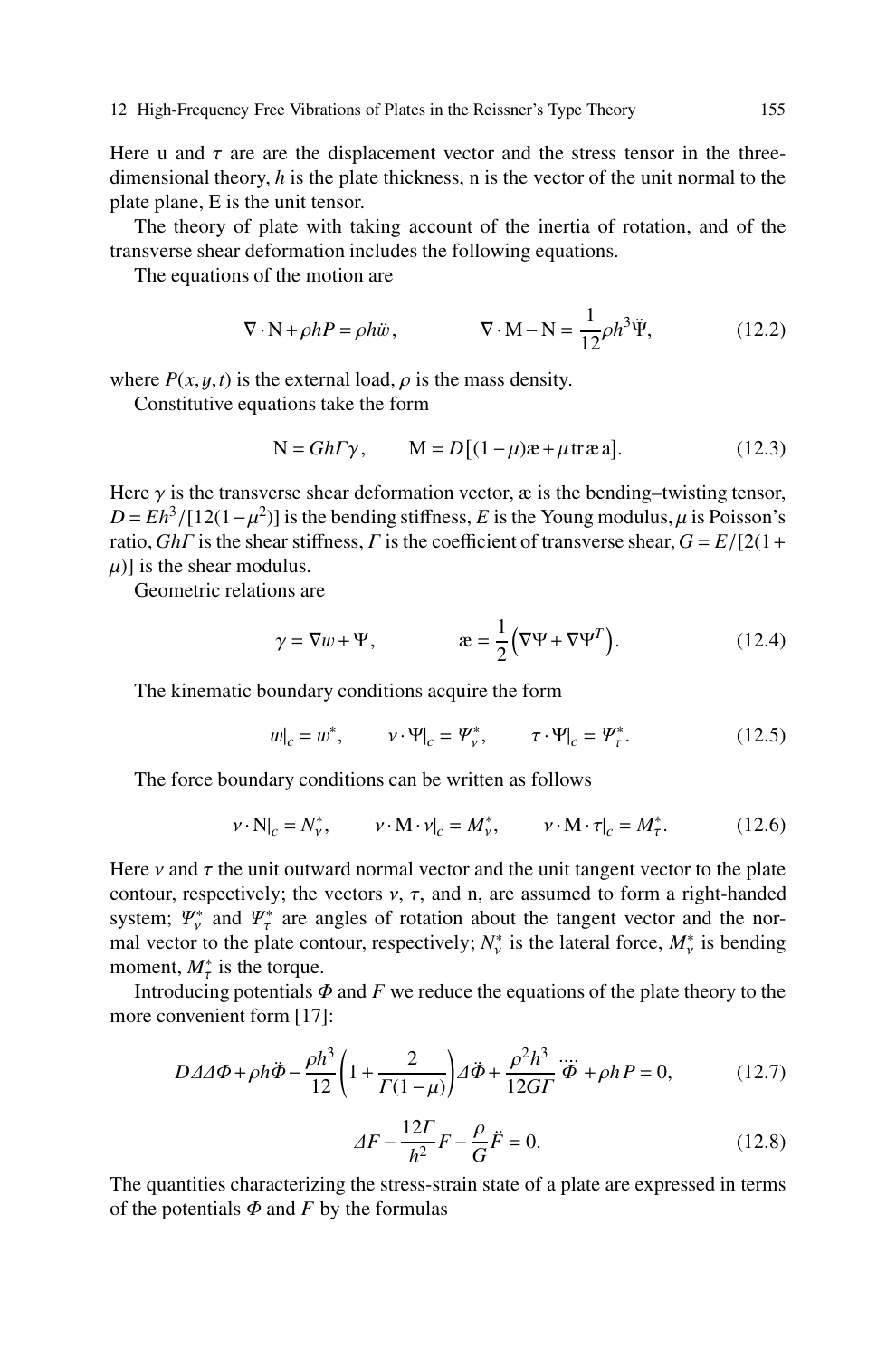156 E.A. Ivanova

$$
w = -\Phi + \frac{h^2}{6\Gamma(1-\mu)} 4\Phi - \frac{\rho h^2}{12GT} \ddot{\Phi}, \qquad \Psi = \nabla\Phi + \nabla F \times \mathbf{n},
$$
  
\n
$$
\mathbf{N} = D \nabla 4\Phi - \frac{\rho h^3}{12} \nabla \ddot{\Phi} + Gh\Gamma \nabla F \times \mathbf{n},
$$
  
\n
$$
\mathbf{M} = D \Big[ (1-\mu) \nabla \nabla \Phi + \mu 4\Phi \mathbf{a} + \frac{1-\mu}{2} (\nabla \nabla F \times \mathbf{n} - \mathbf{n} \times \nabla \nabla F) \Big].
$$
  
\n(12.9)

It is known [18] that in the Reissner's type theory of plates there are three spectra of eigenfrequencies, which satisfy the following asymptotic estimates:

$$
\omega_i^{(1)} = h\omega_{1i}^{(1)} + h^2\omega_{2i}^{(1)} + \dots
$$

$$
\omega_i^{(2)} = \sqrt{\frac{12GT}{\rho h^2}} + \omega_{0i}^{(2)} + \dots \qquad \omega_i^{(3)} = \sqrt{\frac{12GT}{\rho h^2}} + \omega_{0i}^{(3)} + \dots \qquad (12.10)
$$

where the first spectrum in Eqs (12.10) describes the low frequency bending vibrations, whereas the second and the third spectra in (12.10) characterize the high frequency shear and bending vibrations.

### **12.3 Asymptotic Analysis of the Equations of Reissner's Plate Theory**

For the free high-frequency vibrations, the functions  $\Phi$  and *F* substantially differ from those for the low-frequency vibrations or static bending. The function *F* varies slowly with respect to the spatial coordinates and is not of boundary-layer type. This is due to the fact that the leading terms in the first and in the second components in Eq. (12.8) cancel each other. For the approximate statement of the problem, Eq. (12.8) remains the same. A very important feature of the high-frequency vibrations is that the asymptotic orders of the functions *F* and  $\Phi$  are the same:  $F \sim \Phi$ . The penetrating potential  $\Phi$  for the high-frequency vibrations has quite a different structure than in the low-frequency case; namely, along with functions, slowly varying with respect to the spatial coordinates, it includes a rapidly varying function, which was lacking in the preceding cases. Let us denote this rapidly varying function by  $\varphi$ , and retain the notation  $\Phi$  for the slowly varying component as well as for the penetrating potential itself. This seems convenient, since there is an asymptotic relation  $\varphi \sim h^2 \vec{\Phi}$ . The function  $\varphi$  seemingly need not be taken into account since it is relatively small. However, this is not the case, and the function  $\varphi$  may exert influence on the leading terms of some characteristics of the stress-strain state, which can depend not only on the penetrating potential, but also on its derivatives of order  $\leq$  3. Let us proceed from Eq. (12.7) to the approximate equations for the components  $\Phi$  and  $\varphi$ . We suppose that for the functions  $\Phi$ , and  $\varphi$  the following asymptotic estimates hold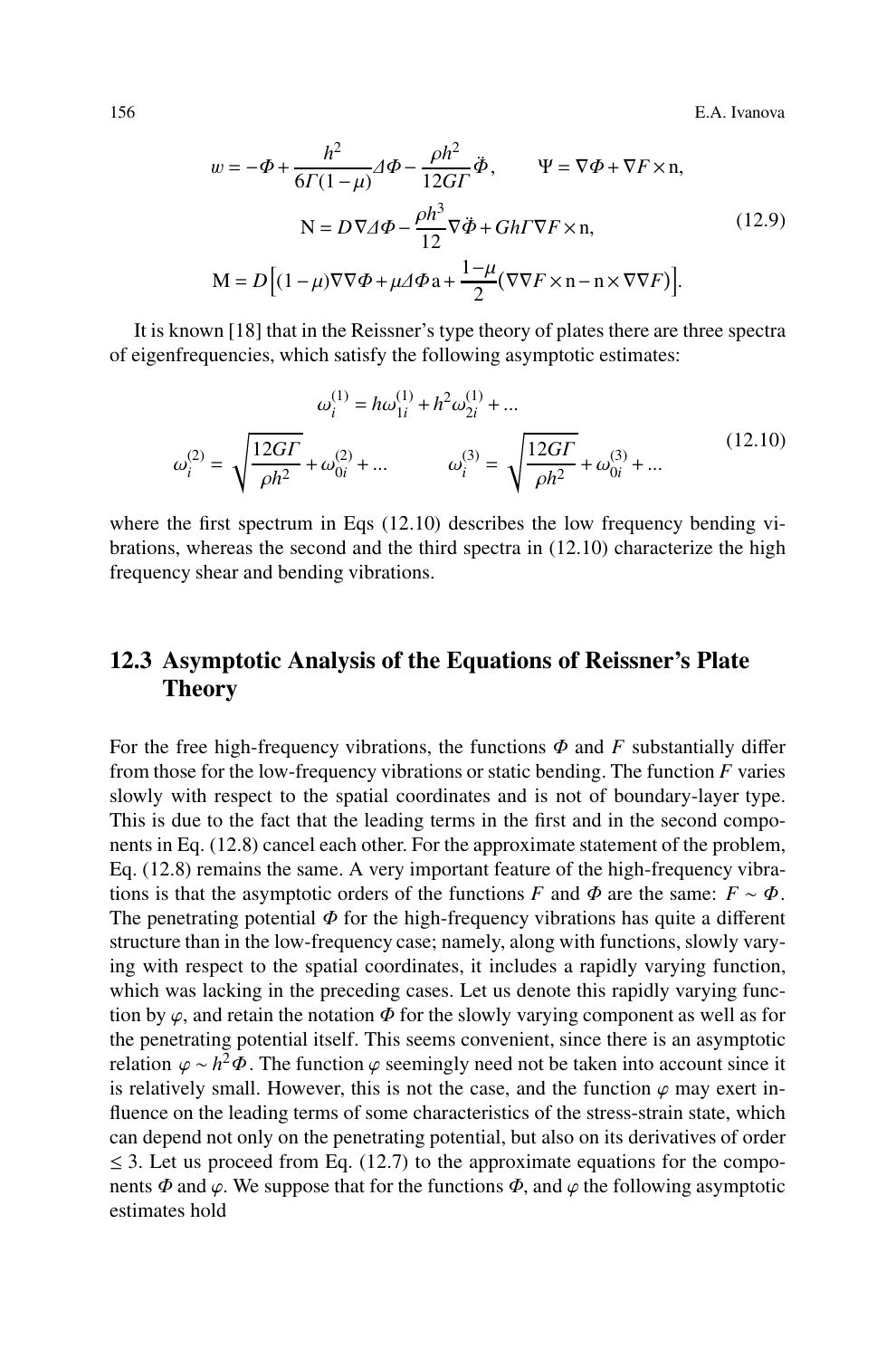12 High-Frequency Free Vibrations of Plates in the Reissner's Type Theory 157

$$
\ddot{F} = \left[ -\frac{12GT}{\rho h^2} + O(1) \right] F, \quad \ddot{\Phi} = \left[ -\frac{12GT}{\rho h^2} + O(1) \right] \Phi, \quad \ddot{\varphi} = \left[ -\frac{12GT}{\rho h^2} + O(1) \right] \varphi,
$$
\n
$$
\frac{\partial F}{\partial x} \sim \frac{\partial F}{\partial y} \sim F, \quad \frac{\partial \Phi}{\partial x} \sim \frac{\partial \Phi}{\partial y} \sim \Phi, \quad \frac{\partial \varphi}{\partial x} \sim \frac{\partial \varphi}{\partial y} \sim \frac{1}{h} \varphi, \quad \varphi \sim h^2 \Phi \sim h^2 F.
$$

# **12.4 Approximate Formulation of the Problem of High-Frequency Free Vibrations**

On substituting the expression for the penetrating potential  $\Phi + \varphi$  into Eq. (12.7) and by retaining only the leading terms, we obtain

$$
GhA(\Phi) + DB(\varphi) = 0,
$$
  
\n
$$
A(\Phi) = \left(\Gamma + \frac{2}{1-\mu}\right) \Delta \Phi - \frac{12\Gamma}{h^2} \Phi - \frac{\rho}{G} \ddot{\Phi},
$$
  
\n
$$
B(\varphi) = \Delta \left[\Delta \varphi + \frac{12}{h^2} \left(1 + \frac{\Gamma(1-\mu)}{2}\right) \varphi\right].
$$
\n(12.11)

Note that the first equation in (12.11) contains an obvious contradiction. On the one hand,  $A(\Phi)$  is a slowly varying function, since it depends on  $\Phi$ , and  $B(\varphi)$  is a rapidly varying function, since it depends on  $\varphi$ . On the other hand, according to the first equation in (12.11), the functions  $A(\Phi)$  and  $B(\varphi)$  are proportional. Thus,  $A(\Phi)$ and  $B(\varphi)$  are slowly varying and rapidly varying simultaneously, that is, they are both zero. Hence, the first equation in (12.11) represents the two equations

$$
A(\Phi) = 0, \qquad B(\varphi) = 0. \tag{12.12}
$$

The first equation in (12.12) has the form

$$
\left(\Gamma + \frac{2}{1-\mu}\right) \Delta \Phi - \frac{12\Gamma}{h^2} \Phi - \frac{\rho}{G} \ddot{\Phi} = 0.
$$
 (12.13)

Equation (12.13) permits us to find the leading term of the slowly varying part of the penetrating potential. It should be noted that Eq. (12.13) for  $\Phi$  coincides with Eq.  $(12.8)$  for *F* to within a constant coefficient of the first summand, and the behavior of  $\Phi$  is similar to that of *F* in the case of high-frequency vibrations.

The second equation in (12.12) is

$$
\Delta z(\varphi) = 0, \qquad z(\varphi) = \Delta \varphi + \frac{12}{h^2} \left( 1 + \frac{\Gamma(1-\mu)}{2} \right) \varphi. \tag{12.14}
$$

The solution of the equation  $\Delta z = 0$  is a slowly varying function. Since  $z(\varphi)$  varies rapidly, all solution except for zero are excluded:  $z \equiv 0$ . Then the equation for  $\varphi$ acquires the form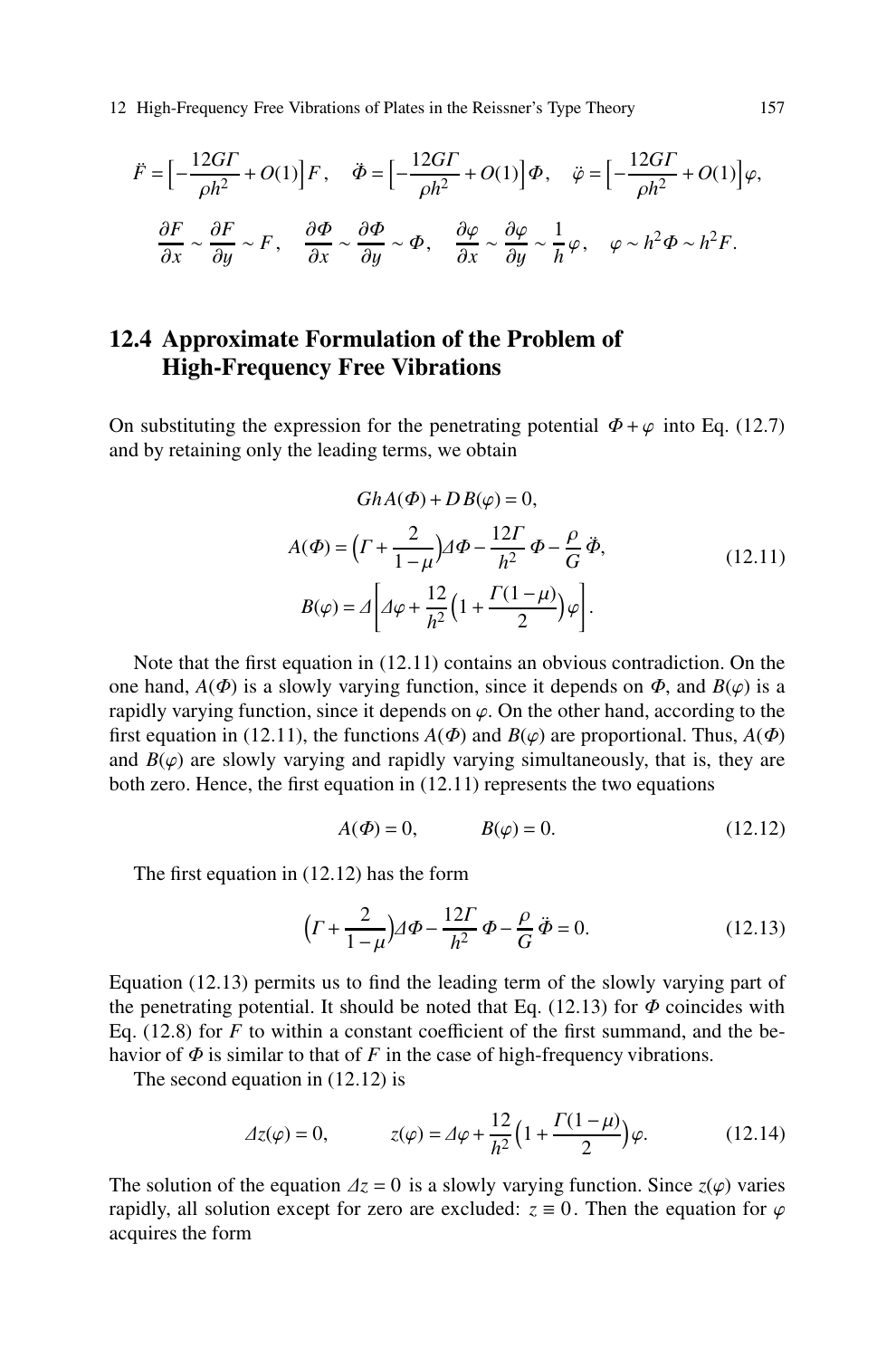158 E.A. Ivanova

$$
\Delta \varphi + \frac{12}{h^2} \Big( 1 + \frac{\Gamma(1 - \mu)}{2} \Big) \varphi = 0.
$$
 (12.15)

Equation (12.15) allows one to find the leading term of the rapidly varying part of the penetrating potential. Note that in contrast to the low-frequency vibrations, the rapidly varying function for the high-frequency vibrations is not of boundary-layer type, but penetrates into the entire plate domain.

For the high-frequency vibrations, the characteristics of stress-strain state of the plate have the following asymptotic representations:

$$
w = -\frac{h^2}{12} \Delta \Phi - \left(1 + \frac{2}{\Gamma(1-\mu)}\right) \varphi,
$$
  

$$
\Psi = \nabla \Phi + \nabla F \times \mathbf{n}, \quad \mathbf{N} = Gh\Gamma(\nabla \Phi + \nabla F \times \mathbf{n}), \tag{12.16}
$$
  

$$
\mathbf{M} = D\left[(1-\mu)\nabla \nabla(\Phi + \varphi) + \mu \Delta(\Phi + \varphi) \mathbf{a} + \frac{1-\mu}{2}(\nabla \nabla F \times \mathbf{n} - \mathbf{n} \times \nabla \nabla F)\right].
$$

Before proceeding to the statement of the boundary conditions, let us focus our attention on the following important property of  $\varphi$ . Consider a boundary condi-<br>tion depending on  $\varphi$  for example  $|w| = 0$ . Obviously  $\varphi$  cannot vary rapidly on tion depending on  $\varphi$ , for example,  $w|_c = 0$ . Obviously,  $\varphi$  cannot vary rapidly on the boundary since the other components in the boundary condition vary slowly the boundary, since the other components in the boundary condition vary slowly. A similar conclusion holds for any boundary condition that depends on  $\varphi$ . In addition,  $\varphi$  is generally nonzero on the plate contour, since otherwise it would obviously be zero in the entire plate domain. The most natural conclusion follows: on the plate boundary, the function  $\varphi$  loses the property of being rapidly varying and becomes a slowly varying function along the contour. We point out that  $\varphi$  varies slowly only on the plate boundary; it rapidly varies in every direction in the interior of the domain arbitrarily close to the boundary. Thus, the tangent derivative of  $\varphi$  on the plate contour has the same asymptotic order as  $\varphi$ :  $\partial \varphi / \partial \tau |_c \sim \varphi$ .<br>The kinematic boundary conditions acquire the form

The kinematic boundary conditions acquire the form

$$
\left[-\frac{h^2}{12}d\Phi - \left(1 + \frac{2}{\Gamma(1-\mu)}\right)\varphi\right]\bigg|_c = 0, \qquad \left(\frac{\partial\Phi}{\partial v} + \frac{\partial F}{\partial \tau}\right)\bigg|_c = 0, \qquad \left(\frac{\partial\Phi}{\partial \tau} - \frac{\partial F}{\partial v}\right)\bigg|_c = 0.
$$
\n(12.17)

The force boundary conditions are written as follows:

$$
Gh\left[\frac{\partial\Phi}{\partial v} + \frac{\partial F}{\partial \tau}\right]\Big|_{c} = 0,
$$
  
\n
$$
\left[D(1-\mu)\left[\frac{\partial^{2} F}{\partial v \partial \tau} - \left(\frac{1}{R}\frac{\partial \Phi}{\partial v} + \frac{\partial^{2} \Phi}{\partial \tau^{2}}\right)\right] + D\left[A\Phi - \frac{12}{h^{2}}\left(1 + \frac{\Gamma(1-\mu)}{2}\right)\varphi\right]\right]\Big|_{c} = 0, \quad (12.18)
$$
  
\n
$$
\left[D(1-\mu)\left[\frac{\partial^{2} \Phi}{\partial v \partial \tau} + \left(\frac{1}{R}\frac{\partial F}{\partial v} + \frac{\partial^{2} F}{\partial \tau^{2}}\right)\right] - \left(\frac{\rho h^{3}}{12}\ddot{F} + Gh\dot{F}\dot{F}\right)\right]\Big|_{c} = 0.
$$

The physical meaning of the boundary conditions (12.17) and (12.18) is the same as that of conditions  $(12.5)$  and  $(12.6)$ , respectively. Equations  $(12.8)$ ,  $(12.13)$ , and (12.15) supplemented with the boundary conditions (12.17) and (12.18) form an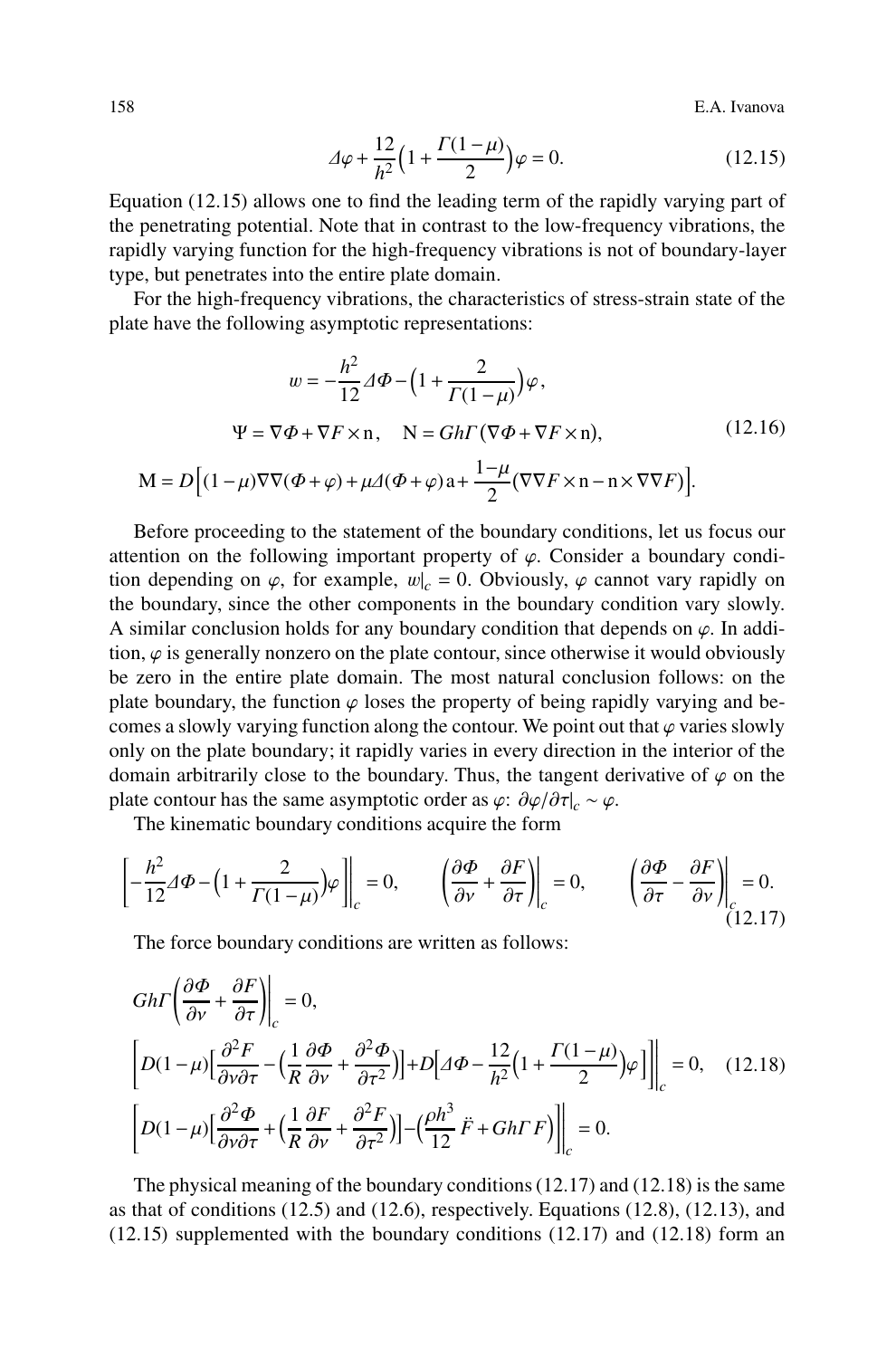approximate statement of the problem of free high-frequency vibrations, which permits us to find the leading terms of the characteristics of the stress-strain state and the eigenfrequencies with a relative error  $O(h^4)$ . Recall that the main terms of the eigenfrequencies are equivalent to <sup>12</sup>*G*Γ/(ρ*h*2).

## **12.5 Formulation of the Problem of High-Frequency Free Vibrations of the Reissner's Plate without Taking Account of Rapidly Varying Function**

As was noted in the preceding,  $\varphi$  is a rapidly varying function and penetrates into the entire plate domain. Hence, the cited statement for the high-frequency vibrations is practically invalid in numerical implementations. Is it possible to revise this problem without taking account of  $\varphi$ ? Before answering this question, let us note the following: the vector  $\Psi$  of rotation angles and the vector N of shearing forces, which do not depend on  $\varphi$  (see Eqs (12.16)), are two orders of magnitude larger than the deflection  $w$  and the moment tensor M respectively. Thus allows one to claim, that the stress-strain state is mainly characterized by the vector of rotation angles and the vector of shear forces, whereas the deflection and the moment tensor play a less important role. Therefore, the statement of this problem without the function  $\varphi$ is consistent in principle.

Thus, let us eliminate Eq. (12.15) from the system of equations for the highfrequency vibrations. Then the order of the system with respect to the spatia] derivatives is reduced from six to four. Hence, the three boundary conditions in the original statement must be replaced by two boundary conditions independent of  $\varphi$ . One of the original three boundary conditions is the third condition in  $(12.17)$  or in  $(12.18)$ . Since these conditions do not depend on  $\varphi$ , they are retained. Two other conditions are replaced by one condition according to the following rule:

- the second condition in  $(12.17)$  and the first condition in  $(12.18)$  are equivalent, and if they are given simultaneously, there is no need to choose one of them (note that the function  $\varphi$  is identically zero for these boundary conditions);
- $\bullet$  if the first and the second conditions in (12.17) are given, the second condition must be retained, since it is independent of  $\varphi$  (whereas the first condition depends on  $\varphi$ );
- $\bullet$  if the first and the second conditions in (12.18) are given, the first condition must be retained, since it is independent of  $\varphi$  (whereas the second condition depends on  $\varphi$ );
- since the first condition in  $(12.17)$  and the second condition in  $(12.13)$  depend on  $\varphi$  they can be replaced by the combination

$$
\left[D(1-\mu)\left[\frac{\partial^2 F}{\partial \nu \partial \tau} - \left(\frac{1}{R}\frac{\partial \Phi}{\partial \nu} + \frac{\partial^2 \Phi}{\partial \tau^2}\right)\right] + \left(\frac{\rho h^3}{12}\ddot{\Phi} + Gh\dot{\Gamma}\Phi\right)\right]_c = 0.
$$
 (12.19)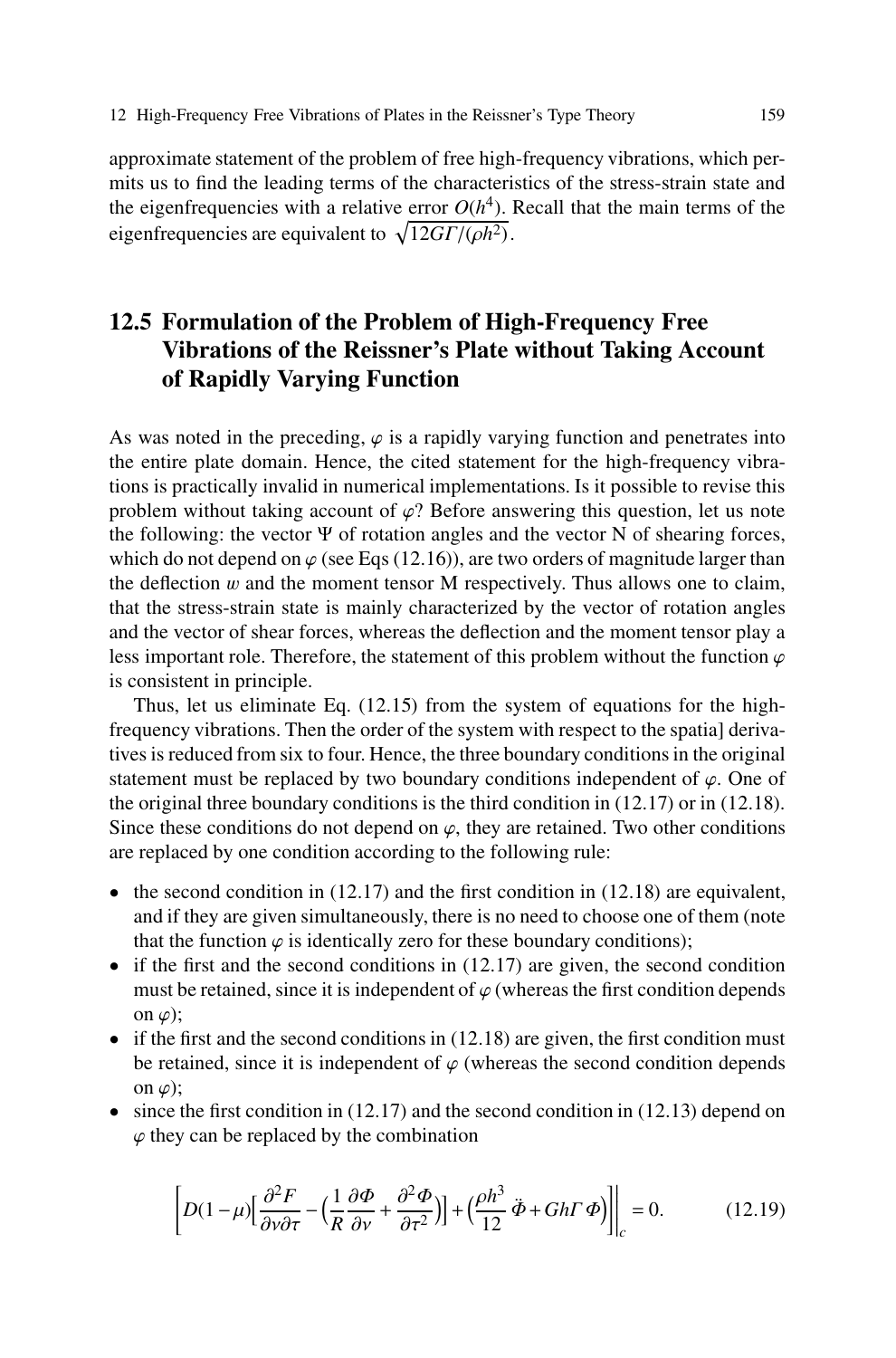The physical meaning of the boundary conditions without the function  $\varphi$  is the following. The third condition in (12.17) means that the angle  $\Psi_{\tau}$  of rotation about the normal to the plate contour is zero. The second condition in (12.17) (and the equivalent first condition in (12.18)) indicates that the angle  $\Psi_{\nu}$  of rotation about the tangent to the plate contour is zero. The third condition in (12.18) means that the torque  $M<sub>\tau</sub>$  is zero. Condition (12.19) indicates that the reduced bending moment  $M_v - G h F w$  is zero.

#### **12.6 Asymptotic and Numerical Analysis of High-Frequency Free Vibrations of Rectangular Plates**

Free vibrations of rectangular plates with frequencies belonging to high-frequency spectra are studied. The results predicted by the exact Reissner's type theory are compared with those predicted by an approximate theory of high-frequency free vibrations which takes into account only functions slowly varying with respect to the spatial coordinates. It is well known that in solving some dynamical problems of plates, in particular, problems on forced vibrations under the action of impact loadings, one cannot ignore high-frequency vibrations which are associated with the inertia of rotation and the transverse shear deformation. As pointed out above, for high-frequency vibrations, the solution contains functions rapidly varying with respect to spatial coordinates and penetrating into the entire domain of the plate. The presence of such functions makes the exact equations of the Reissner theory practically unsuitable for the numerical analysis of the problems. Above an approximate statement of the problem on high-frequency free vibrations of a plate was suggested; only functions that vary slowly with respect to the spatial coordinates are taken into account. The asymptotic accuracy of this statement is *O*(*h*) compared with unity in determining eigenfrequencies and  $O(h^4)$  in determining eigenfrequencies. This difference in the accuracy is accounted for by the fact that the leading terms of asymptotic expansions for all eigenfrequencies coincide and are known, whereas the approximate theory defines the first correcting term in the asymptotic expansions for the eigenfrequencies.

Of course, the asymptotic accuracy of a theory is an important characteristic. However, to assess an asymptotic theory from the viewpoint of its practical significance, the actual accuracy of the theory is of importance rather than its asymptotic accuracy. (By the actual accuracy we mean the relative difference of the value of a quantity predicted by the approximate theory and the value of that quantity predicted by the exact theory for the given value of the small parameter.) In what follows we deal with the analysis of the actual accuracy of the approximate theory of highfrequency vibrations which was suggested above. The purpose on this research is to determine the area of applicability of the theory.

The investigation is exemplified by problems having exact analytical solution, which allows us to rule out practically any errors of calculations. Now we consider rectangular plates two opposite sides of which are hinged. Let us consider a plate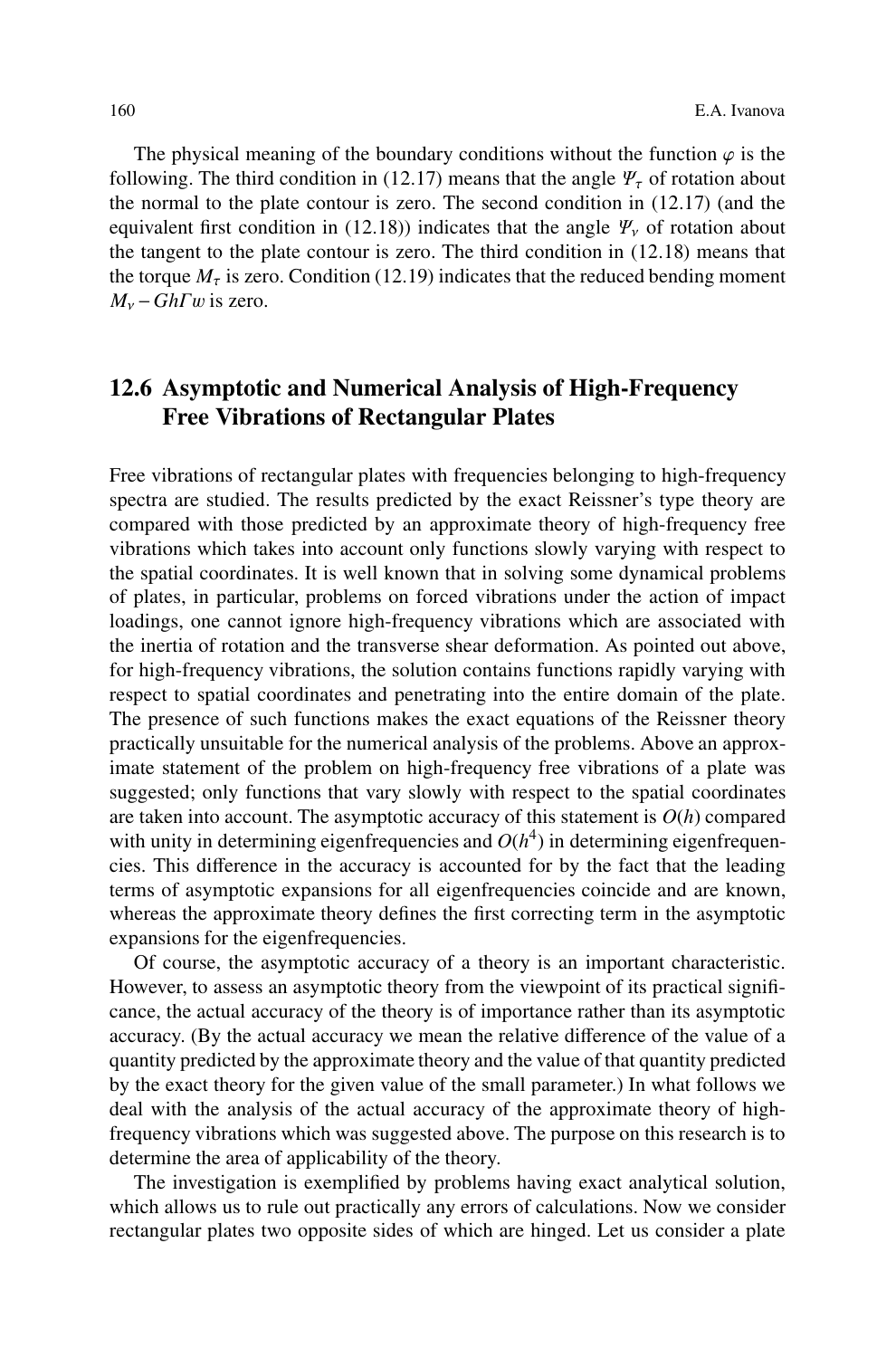#### 12 High-Frequency Free Vibrations of Plates in the Reissner's Type Theory 161

occupying a domain  $-a \le x \le a, -b \le y \le b$ . The constrained hinged support conditions are assumed to be satisfied at the sides  $y = \pm b$ :

$$
w|_{c} = 0, \t M_{\nu}|_{c} = 0, \t \t \t \t \t \t \t \t \mathcal{V}_{\tau}|_{c} = 0. \t (12.20)
$$

The boundary conditions at the sides  $x = \pm a$  can be arbitrary. We study vibrations symmetric with respect to the axes  $x = 0$  and  $y = 0$ . The eigenforms satisfying the differential equations (12.7) and (12.8) and the boundary conditions (12.20) at  $y =$ ±*b* have the form

$$
\Phi_n(x, y) = [C_{1n} \cos(\lambda_{1n} x) + C_{2n} \cos(\lambda_{2n} x)] \cos(\mu_n y),
$$
  
\n
$$
F_n(x, y) = C_{3n} \sin(\delta_n x) \sin(\mu_n y),
$$
  
\n
$$
\mu_n = (2n - 1)\pi/(2b), \qquad \lambda_{1n} = \sqrt{A_n - B_n}, \qquad \lambda_{2n} = \sqrt{A_n + B_n},
$$
  
\n
$$
\delta_n = \sqrt{\rho \omega_n^2/G - 12\Gamma/h^2 - \mu_n^2}, \qquad A_n = [1 + \Gamma(1 - \mu)/2] \rho \omega_n^2/(2GT) - \mu_n^2,
$$
  
\n
$$
B_n = \sqrt{\rho h/D + ([1 - \Gamma(1 - \mu)/2] \rho \omega_n^2/(2GT))^2}.
$$
\n(12.21)

By satisfying the boundary conditions at  $x = \pm a$  one reduces the problem to solving a system of homogeneous algebraic equations for the coefficients  $C_{1n}$ ,  $C_{2n}$ ,  $C_{3n}$ . By equating the determinant of this system to zero, one obtains an equation for determining eigenfrequencies. We considered all types of boundary conditions possible in the Reissner's type theory and obtained the frequency equations for each of them.

Let us discuss the solution of the problem according to the approximate theory of high-frequency free vibrations. It can be readily shown that the eigenforms satisfying the differential equations (12.8) and (12.13) and the constrained hinged support conditions (12.20) at  $y = \pm b$  have the form

$$
\Phi_n(x, y) = C_{1n} \cos(\lambda_{1n} x) \cos(\mu_n y), \qquad F_n(x, y) = C_{3n} \sin(\delta_n x) \sin(\mu_n y),
$$
  

$$
\lambda_{1n} = \sqrt{\frac{\rho}{G} \frac{\omega_{0n}}{\Gamma + 2/(1 - \mu)}} - \mu_n^2, \quad \delta_n = \sqrt{\frac{\rho}{G} \omega_{0n} - \mu_n^2}, \quad \omega_{0n} = \omega_n^2 - \frac{12GT}{\rho h^2}.
$$
(12.22)

The asymptotic analysis shows that the frequency equations and the eigenforms predicted by tho asymptotic theory in question follow from the exact frequency equations and the exact eigenforms within an *O*(*h*) asymptotic error for all types of boundary conditions (by exact frequency equations and exact eigenforms we mean those obtained by the Reissner's type theory).

The numerical analysis was carried out for the problem discussed above. Computations were performed for plates of dimensions  $a = b = 1$  m and thicknesses *h* = 0,1 m and *h* = 0,04 m with the elastic constants  $E = 2, 1 \cdot 10^{11}$  Pa,  $\mu = 0.25$ ,  $\Gamma = 5/6$ , and  $\rho = 7,951 \cdot 10^3$  kg/m<sup>3</sup>.

The key results can be summarized as follows. The first 10 eigenfrequencies of high-frequency spectra are found. The calculations were performed by the exact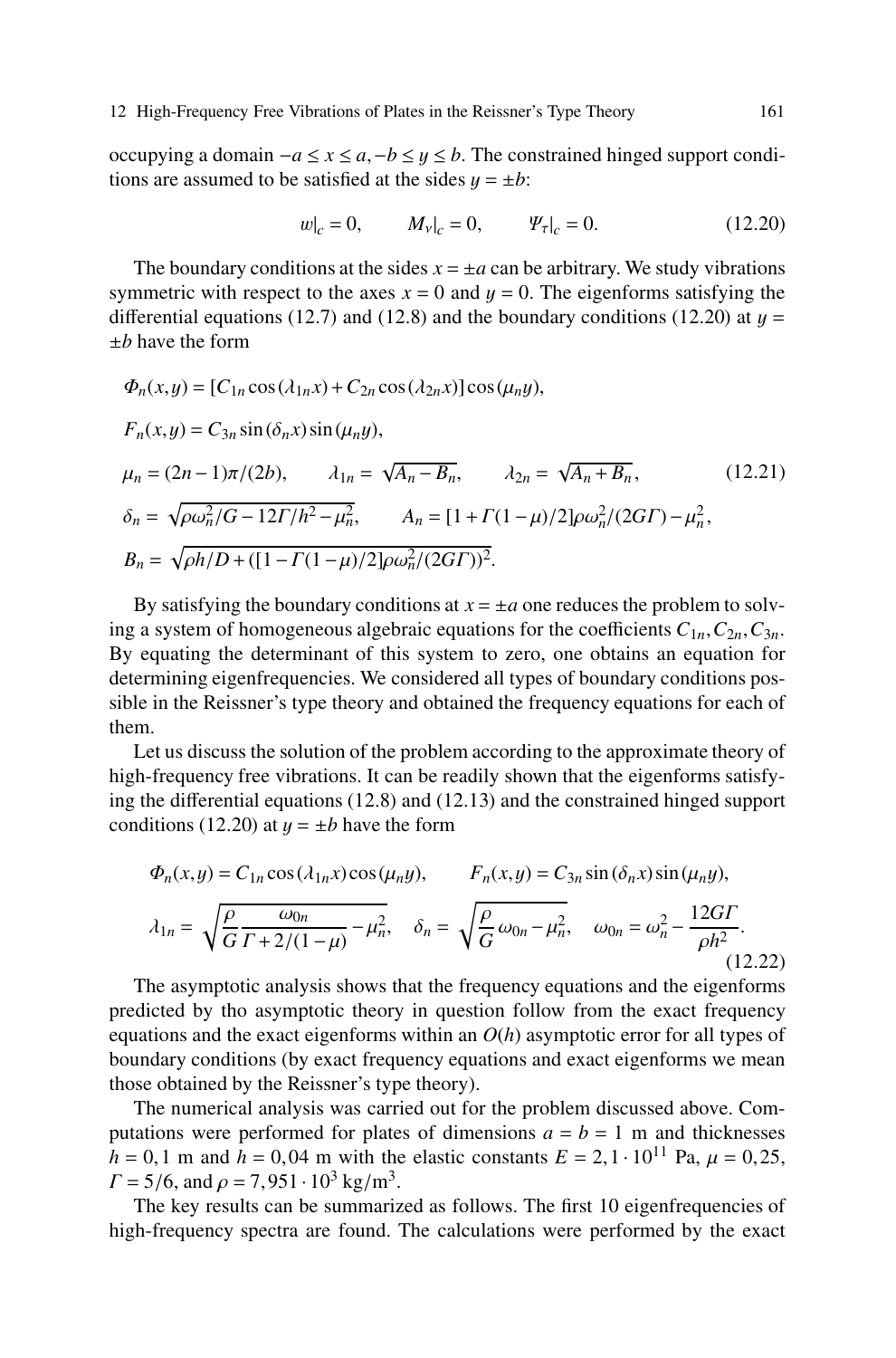theory and by the approximate theory for all types of boundary conditions possible in the Reissner's type theory. The actual errors of the approximate theory are found. The calculations were performed for all types of boundary conditions and the plate thicknesses 0,1 m and 0,04 m. For the case in which the free edge conditions were imposed at the sides  $x = \pm a$ , more detailed investigation was carried out. The first 10 eigenfrequencies for plates of thickness 0,2 m, 0,3 m, 0,4 m, and 0,5 m and the corresponding actual errors are calculated. The eigenforms corresponding to the first 10 eigenfrequencies are determined. The calculations were performed by the exact and approximate theories for all types of boundary conditions and the plate thickness 0,1 m. In the case of the free edge conditions, the eigenforms are found for the plate of thickness 0,04 m as well. For the eigenforms in calculation of which the approximate theory leads to the largest errors, the graphs of the rotation angles  $\Psi_x$  and  $\Psi_y$  versus the coordinate *x* are constructed.

Let us point out some general features characteristic of high-frequency spectra and the approximation of these spectra by the approximate theory.

The frequencies of the bending spectrum are higher than those of the shear spectrum. (Calculation show that for all types of boundary conditions at  $x = \pm a$ , only two frequencies of the first ten belong to the bending spectrum.) The accuracy for the frequencies belonging to the bending spectrum is, as a rule, less than that for the frequencies belonging to the shear spectrum. This is quite natural, since in the approximate theory, the equation responsible for the shear vibrations is exact, whereas the equation responsible for the bending vibrations is approximate. While the approximate theories when applied to low-frequency vibrations yield higher values for the eigenfrequencies compared with the exact ones, this is not the case for high-frequency vibrations. For high-frequency vibrations, no monotonic increase in the relative error with the mode number is observed either. Of course, lower frequencies are, on the average, predicted more accurately than higher frequencies. However, for high frequency vibrations, the situation in which a frequency with a larger mode number is predicted more accurately than many frequencies with smaller mode numbers is usual.

Let us briefly dwell on the results of calculation of eigenforms. We carried out the investigation of the accuracy provided by the approximate theory for eigenforms as follows. For all types of boundary conditions, analytical expressions for the potentials  $F(x, y)$  and  $\Phi(x, y)$  were obtained according to the exact and approximate theories. Then the eigenforms represented by  $F(x, y)$  were compared with those represented by  $\Phi(x, y)$ . As a result, it was established that most of eigenforms predicted by the approximate theory virtually coincide with those predicted by the exact Reissner's type theory. The errors turned out to be noticeable only in the case of the free edge conditions at  $x = \pm a$ . Therefore, the subsequent discussion pertains just to this type of boundary condition  $(h = 0, 1, m)$ . It has been established that the eigenforms predicted by the approximate theory and by the exact theory are in quite good agreement, which allows us to conclude that the approximate theory provides high accuracy in predicting eigenforms as well. This statement is valid for the overwhelming majority of eigenforms. Nevertheless, in exceptional cases, the difference in eigenforms predicted by the exact and approximate theories can be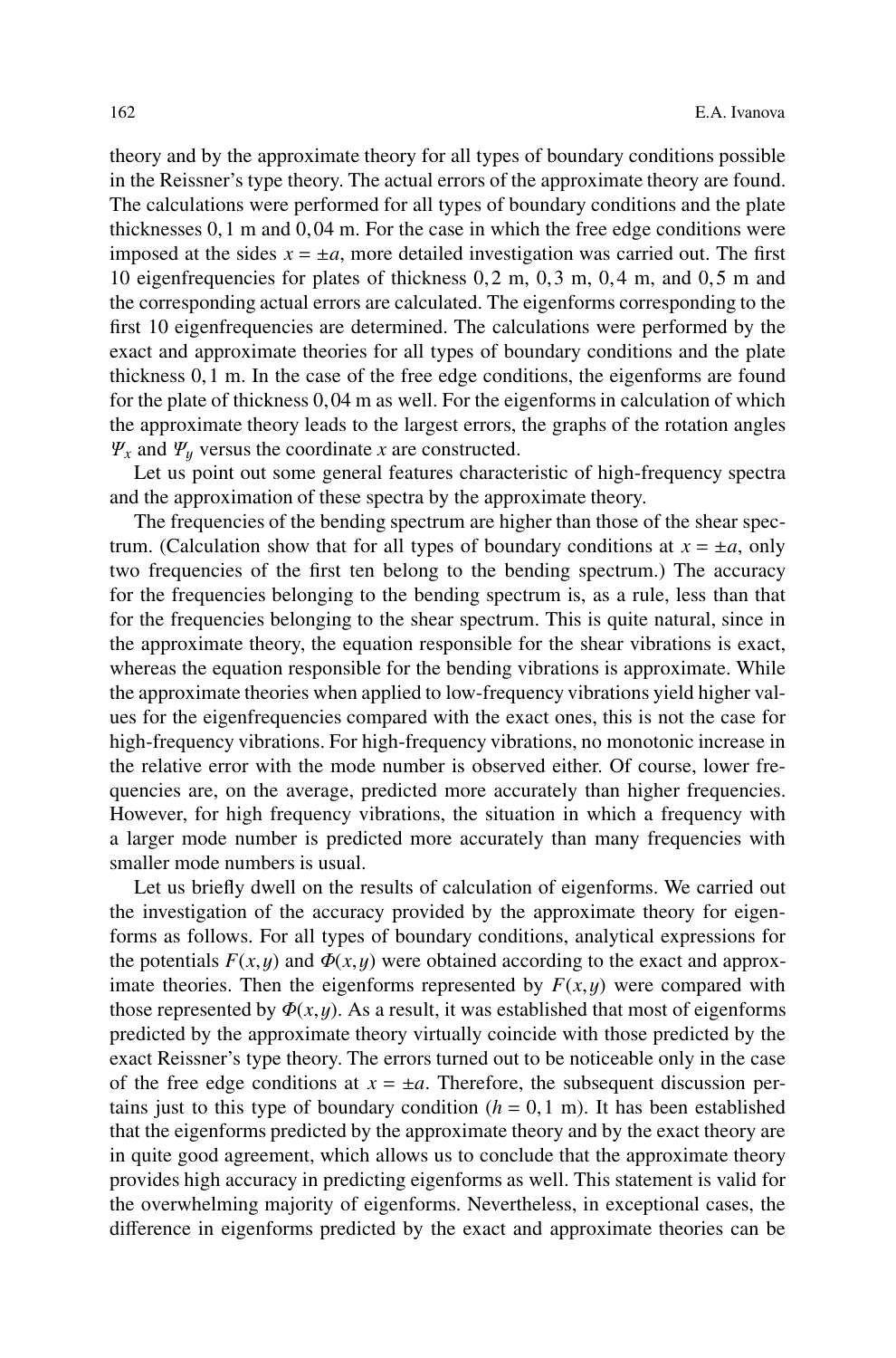large. It should be emphasized that such cases are encountered rather rarely: among eigenforms found in the course of the present investigation (10 eigenforms were calculated for each of the eight types of boundary conditions), the exact and the approximate theories were established to disagree only in one case.

#### **12.7 Discussion of the Physical Meaning of Obtained Results**

From the physical viewpoint, it seems obvious that the high-frequency vibrations are produced by the shear phenomena. The presented asymptotic estimates confirm this assertion. Indeed, for the low-frequency vibrations the vector  $\Psi = -\nabla w + \gamma$  of rotation angles is actually determined by the deflection w, and the vector  $\gamma$  of transverse shear deformation represents the unimportant refinements:  $\gamma \sim h \Psi$  in the vicinity of the boundary and  $\gamma \sim h^2 \Psi$  inside the domain. For the high-frequency vibrations the situation is quite opposite: the vector  $\Psi$  of rotation angles practically coincides with the vector of transverse shear deformation  $\gamma$ , and the deflection w adds unimportant refinements:Ψ ∼ γ,  $∇ w$  ∼ *h*Ψ. Since the nature of the high-frequency shear and high-frequency bending vibrations is the same (in particular, this is confirmed by the coincidence of leading eigenfrequency terms in the shear and bending spectra), the equations for both vibrations naturally seem to be similar. This is just the case in the suggested statement of problem for the high-frequency vibrations: Eq. (12.13) for the bending vibrations practically coincides with Eq. (12.8) for the shear vibrations.

Thus, if we assume similarity of the bending and shear vibrations, then the order of the system with respect to the space coordinates is reduced. This means that yet another function is not included. Since we already have the equations for the shear and bending vibrations, the equation for this function is likely to be the static equation. In the presented statement, Eq. (12.15) for  $\varphi$  just does not contain the time derivatives. From the physical considerations, it is obvious that this function characterizes the bending phenomena and has no importance in the problem of highfrequency vibrations. This assertion is supported by the fact that this function rapidly varies with respect to the space coordinates, as we can see from Eq. (12.15), and penetrates into the entire plate domain. Would this function be of primary importance for high-frequency vibrations, we should adopt that the plate theory does not apply to this problem. Thus, the possibility of stating the problem without rapidly varying functions seems to be natural from the physical viewpoint. The boundary conditions in the proposed statement are also worth saying a few words. First, it must be noted that there are four possible boundary conditions, and two of them are kinematic:  $\Psi_v|_c = 0$  (the angle of rotation about the tangent) and  $\Psi_\tau|_c = 0$  (the angle of rota-<br>tion about the normal); the other two are the force conditions:  $M^*| = 0$  (reduced tion about the normal); the other two are the force conditions:  $M^*_{\nu}|_c = 0$  (reduced banding moment) and  $M_{\nu} = 0$  (torgue) bending moment) and  $M_{\tau}|_c = 0$  (torque).<br>Note that the meaning of the kinematic

Note that the meaning of the kinematic and the force conditions slightly change in proceeding from the original statement to the approximate statement in the Reissner's type theory. For the approximate statement, the conditions  $\Psi_{\nu}|_c = 0$  and